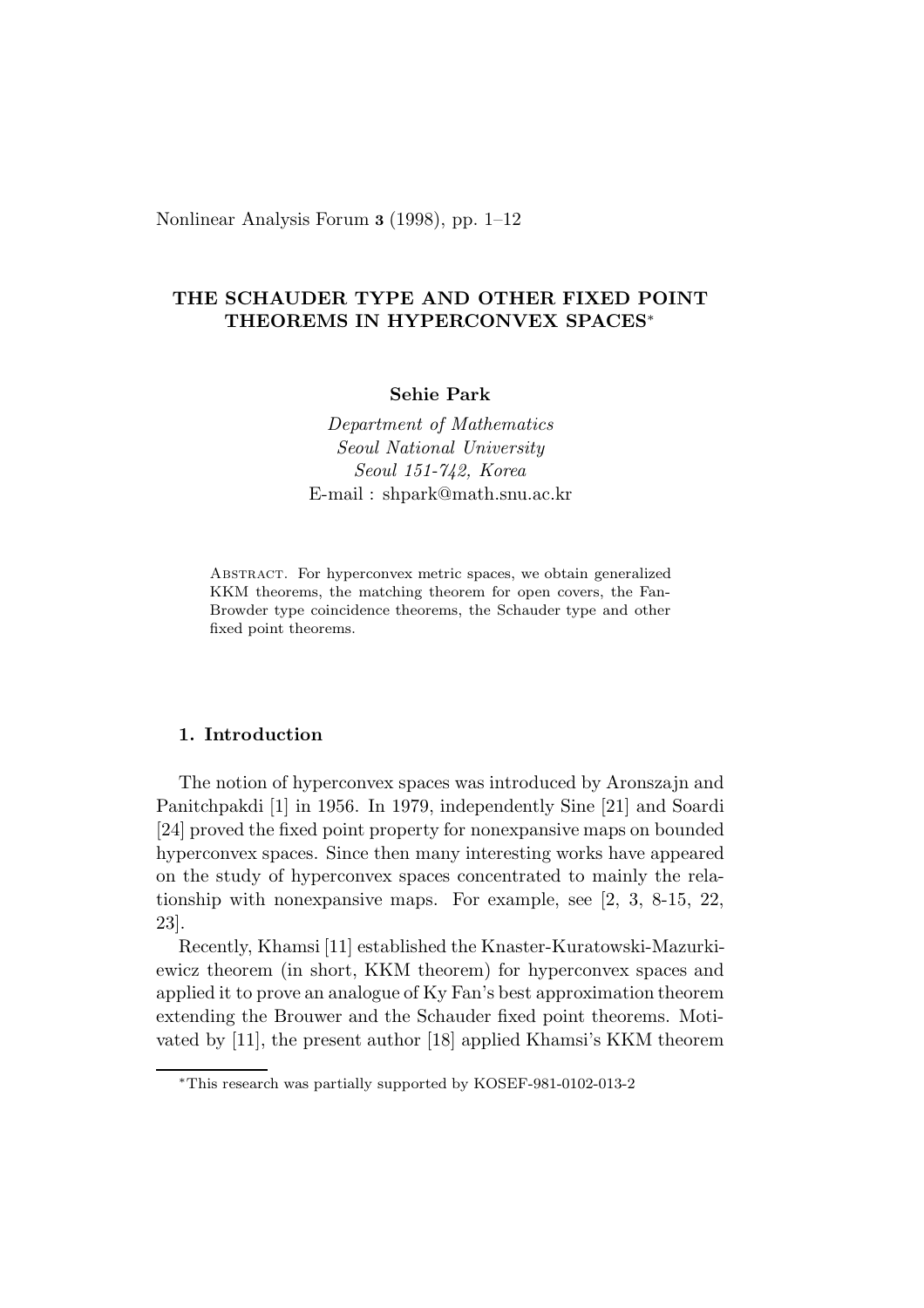to obtain a Ky Fan type matching theorem for open covers, a coincidence theorem, a Fan-Browder type fixed point theorem, a Brouwer-Schauder-Rothe type fixed point theorem, and other results on mainly compact hyperconvex spaces.

On the other hand, Horvath [4-8] initiated study of his *C*-spaces, which are meaningful generalizations of convex spaces or convex subsets of topological vector spaces. Moreover, in [8], he found that hyperconvex spaces are particular type of *C*-spaces. Recently, *C*-spaces are generalized to *G*-convex spaces by the present author [19, 20] and foundations of the KKM theory were established for convex spaces in [17] and for *G*-convex spaces in [20]. Therefore, we can apply the results in [20] to hyperconvex spaces.

In the present paper, we continue the study of hyperconvex spaces in [18] and obtain noncompact versions of the KKM theorem, the matching theorem for open covers, the Fan-Browder type coincidence theorems and other results. Especially, we obtain the Schauder type fixed point theorems for compact maps on hyperconvex spaces and a generalization of a theorem due to Kirk [14] on the location of fixed point sets.

Our arguments are based on the KKM theorem due to Khamsi [11] and a lemma due to Espinola-Garcia [3] on the invariance of the measure of noncompactness under passage to the hyperconvex hull.

## **2. Preliminaries**

A metric space (*H, d*) is said to be *hyperconvex* if

$$
\bigcap_{\alpha} B(x_{\alpha}, r_{\alpha}) \neq \emptyset
$$

for any collection  ${B(x_\alpha, r_\alpha)}$  of closed balls in *H* for which  $d(x_\alpha, x_\beta)$  $r_{\alpha} + r_{\beta}$ .

For any nonempty bounded subset *A* of *H*, its *convex hull* co *A* is defined by

$$
\text{co } A = \bigcap \{B : B \text{ is a closed ball containing } A\}.
$$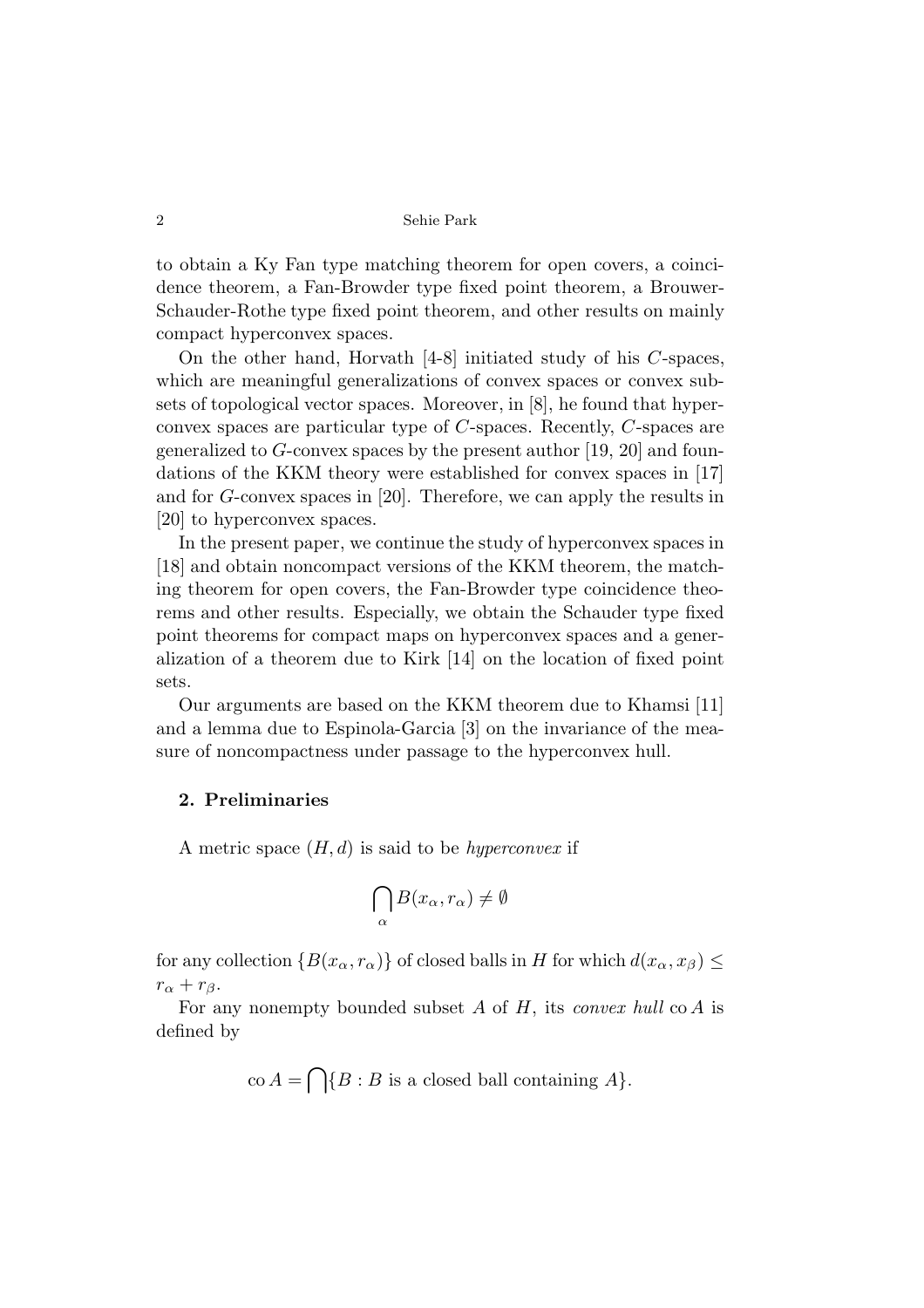Let  $\mathcal{A}(H) = \{A \subset H : A = \text{co } A\}$ ; that is,  $A \in \mathcal{A}(H)$  iff A is an intersection of balls. In this case we will say *A* is an *admissible* subset of  $H$ ; see [11].

For any  $X \subset H$ , a multimap (or a map)  $G : X \to H$  is called a *KKM-map* if

$$
\mathrm{co}\{x_1,\ldots,x_n\}\subset \bigcup_{i=1}^n G(x_i)
$$

for any  $x_1, \ldots, x_n \in X$ .

The following KKM-theorem is due to Khamsi [11, Theorem 4]:

THEOREM 0. Let *H* be a hyperconvex space and  $X \subset H$  a subset. Let  $G: X \to H$  be a KKM map such that  $G(x)$  is closed for any  $x \in X$ and  $G(x_0)$  is compact for some  $x_0 \in X$ . Then we have

$$
\bigcap_{x \in X} G(x) \neq \emptyset.
$$

For a map  $G: X \to Y$ , we denote  $x \in G^{-1}(y)$  iff  $y \in G(x)$  where  $x \in X$  and  $y \in Y$ . Let  $\mathbb{C}(X, Y)$  denote the class of single-valued continuous maps  $f: X \to Y$ .

Let  $\mu$  be either the Kuratowski (set) or Hausdorff (ball) measure on the family of bounded subset of a metric space *H*.

The following is known [3, Lemma 5 and Corollary]:

Lemma 1. Let *H* be a hyperconvex space and *Y* a subset of *H*. Then there exists  $Z \subset H$  such that  $Y \subset Z \subset H$ ,  $Z$  is isometric to  $\epsilon Y$ , and  $\mu(Y) = \mu(Z)$ .

Here,  $\epsilon Y$  denotes the hyperconvex hull of *Y* introduced by Isbell [9]; see also [3]. Note that *Z* is a hyperconvex subset of *H*.

Let  $\langle X \rangle$  denote the class of nonempty finite subsets of a set X.

In view of Lemma 1 or [9, Proposition 2.11], for any  $N \in \langle H \rangle$  and a compact subset *L* of a hyperconvex space *H*, there is a compact hyperconvex subset  $L_N$  of *H* isometric to  $\varepsilon(L \cup N)$ .

#### **3. General KKM theorems**

In this section, we deduce useful generalized forms of the KKM type theorems.

From Theorem 0, we have the following: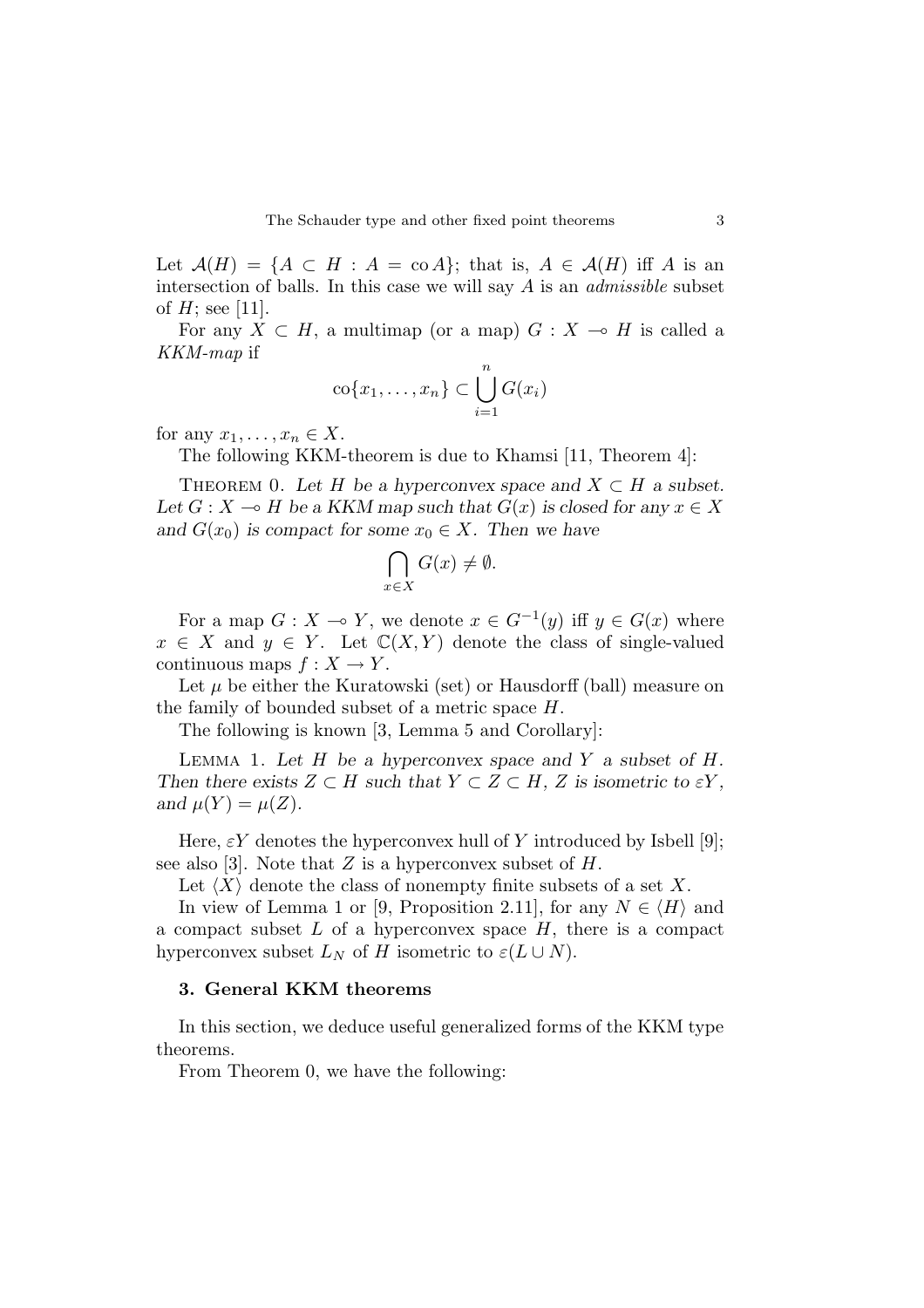THEOREM 1. Let *H* be a hyperconvex space,  $X \subset H$ , and  $G : X \to$ *H* a KKM map with compactly closed values. Then for every compact hyperconvex subset  $H_0 \subset H$ , we have

$$
H_0 \cap \bigcap \{ G(x) : x \in H_0 \cap X \} \neq \emptyset.
$$

*Proof.* Define  $G_0(x) = G(x) \cap H_0$  for  $x \in H_0 \cap X$ . Then  $G_0$ : *H*<sub>0</sub> ∩ *X* → *H*<sub>0</sub> is well-defined. Consider  $(H_0, H_0 \cap X, G_0)$  instead of  $(H, X, G)$  in Theorem 0. Then all of the requirements are satisfied. Therefore, we have

$$
\bigcap \{G_0(x) : x \in H_0 \cap X\} = H_0 \cap \{G(x) : x \in H_0 \cap X\} \neq \emptyset.
$$

This completes our proof.

From Theorem 1, we have the following:

THEOREM 2. Let *H* be a hyperconvex space,  $X \subset H$ ,  $Y$  a topological space,  $t \in \mathbb{C}(H, Y)$ ,  $G : X \to Y$  a map, and  $K$  a nonempty compact subset of *Y* . Suppose that

- (2.1) for each  $x \in X$ ,  $G(x)$  is compactly closed;
- $(2.2)$   $t^{-1}G : X \rightarrow H$  is a KKM map; and
- (2.3) for any  $N \in \langle X \rangle$ , there exists a compact hyperconvex subset  $L_N \subset H$  containing *N* such that  $t(L_N) \cap \bigcap \{G(x) : x \in L_N \cap I\}$ *X} ⊂ K*.

Then we have

$$
\overline{t(H)} \cap K \cap \bigcap \{G(x) : x \in X\} \neq \emptyset.
$$

*Proof.* Suppose that the conclusion does not hold. Since  $\overline{t(H)} \cap K$ is compact and contained in  $\left\{\frac{X}{Y \setminus G(x) : x \in X}\right\}$ , by (2.1), there exists an  $N \in \langle X \rangle$  such that

$$
\overline{t(H)}\cap K\subset \bigcup_{x\in N}(Y\backslash G(x)).
$$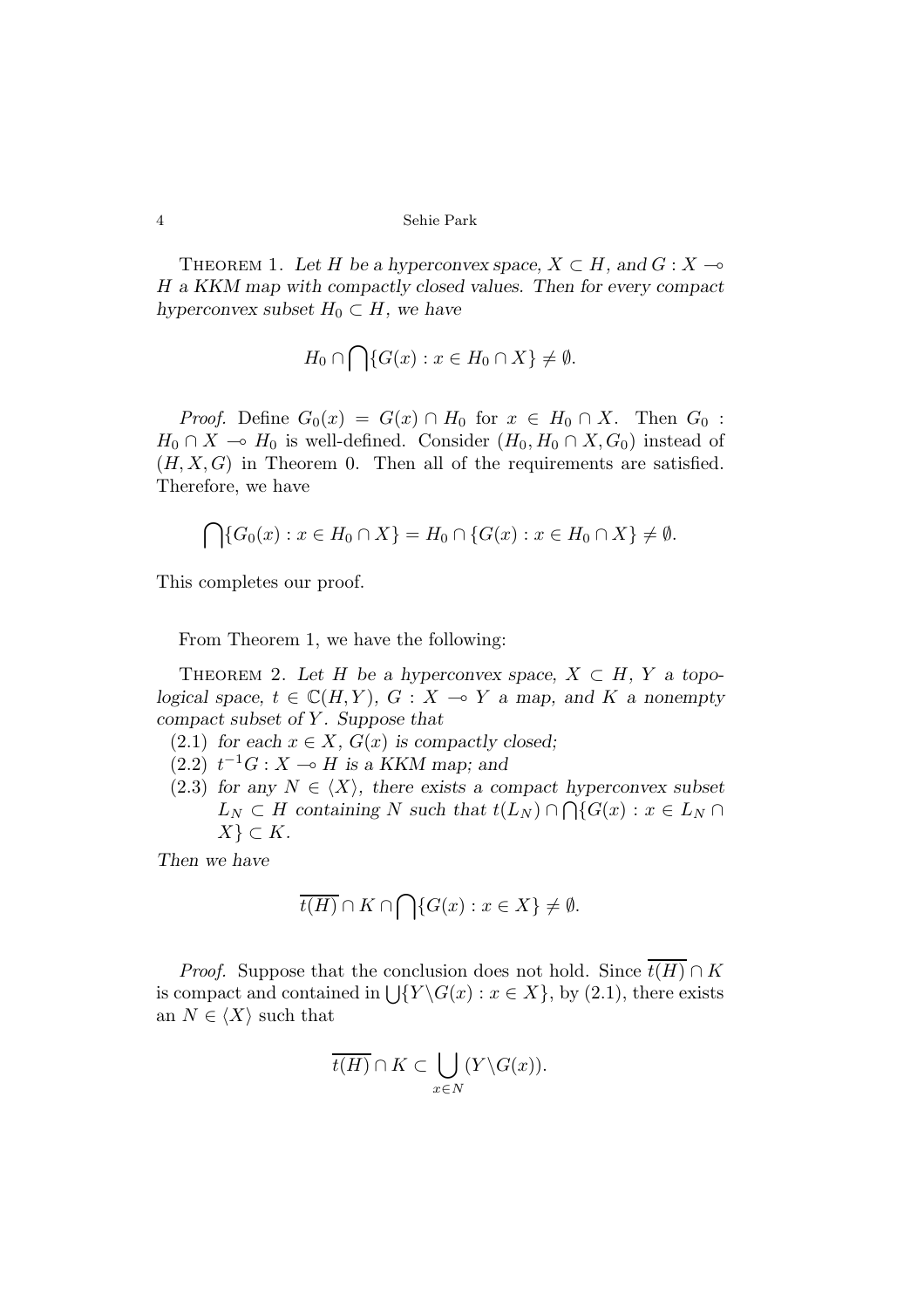For the  $L_N \subset H$  in (2.3), this implies

$$
L_N \cap \bigcap_{x \in L_N \cap X} t^{-1}G(x) \cap t^{-1}(K) = \emptyset.
$$

However, by (2.3), we have

$$
L_N \cap \bigcap_{x \in L_N \cap X} t^{-1}G(x) \subset t^{-1}(K).
$$

Therefore, we have

$$
L_N \cap \bigcap_{x \in L_N \cap X} t^{-1}G(x) = \emptyset,
$$

which contradicts Theorem 1. This completes our proof.

REMARK. For  $H = Y$ ,  $t = 1_H$  the identity map of *H*, and  $K =$  $G(x_0)$  for some  $x_0 \in X$ , Theorem 2 reduces to Theorem 0. Therefore, in Theorem 0, *G* may have compactly closed values.

### **4. Matching and coincidence theorems**

Theorem 2 can be restated in its contrapositive form and in terms of the complement *Sx* of *Gx* in *Y* as follows:

THEOREM 3. Let *H* be a hyperconvex space,  $X \subset H$ ,  $Y$  a topological space,  $t \in \mathbb{C}(H, Y)$ ,  $S: X \to Y$  a map, and K a nonempty compact subset of *Y* . Suppose that

(3.1) for each  $x \in X$ ,  $Sx$  is compactly open;

 $(3.2)$   $t(H) \cap K \subset S(X)$ ; and

(3.3) for each  $N \in \langle X \rangle$ , there exists a compact hyperconvex subset  $L_N \subset H$  containing *N* such that  $t(L_N) \backslash K \subset S(L_N \cap X)$ .

Then there exist an  $M \in \langle X \rangle$  and an  $x_0 \in \text{co } M$  such that  $t(x_0) \in$  $\bigcap_{x \in M} S(x)$ ; that is,  $t(\text{co } M) \cap \bigcap_{x \in M} S(x) \neq \emptyset$ .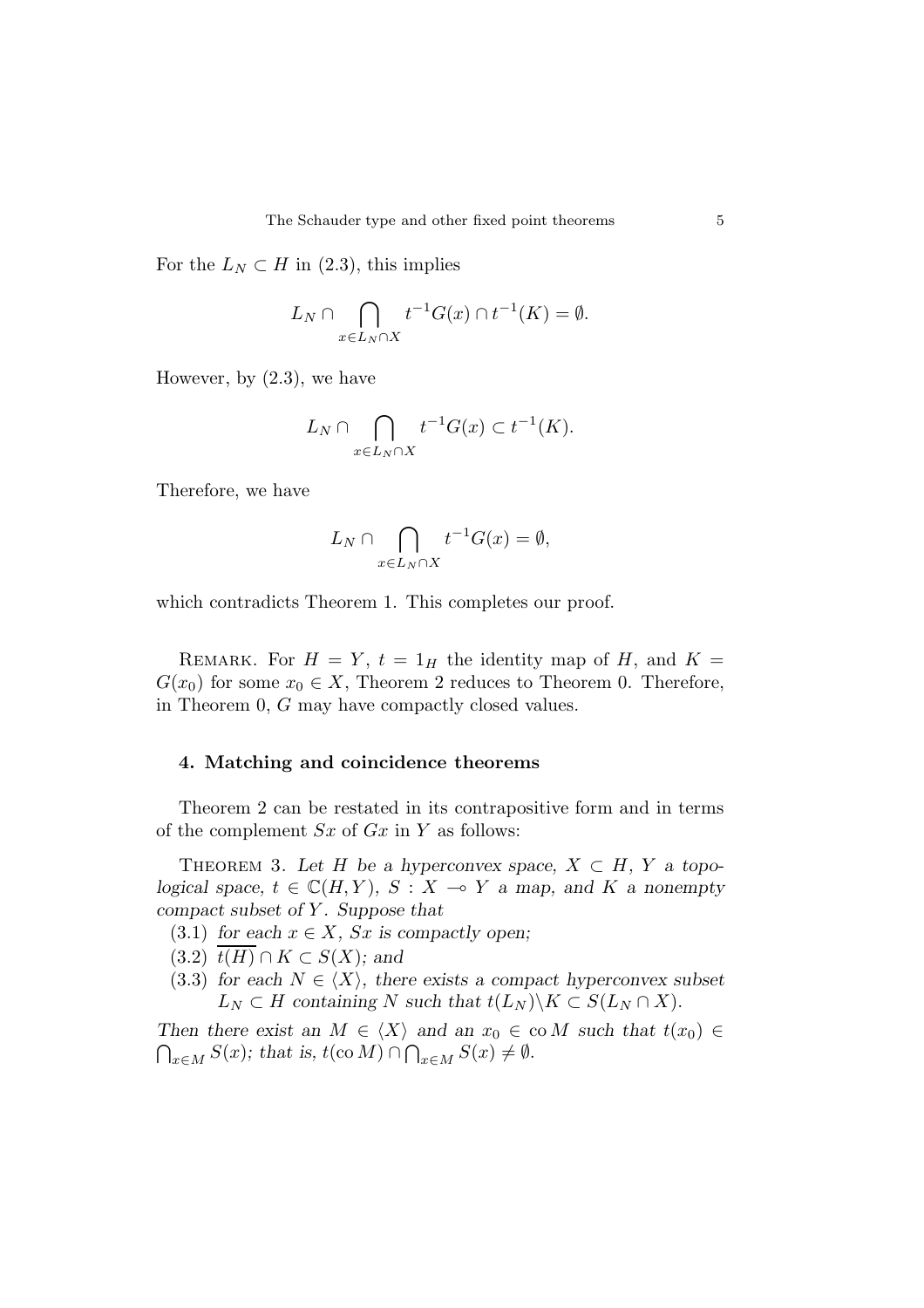REMARK. Theorem 3 is a particular form of Ky Fan's matching theorem for open covers in the KKM theory of generalized convex spaces; see [16, 17, 19, 20].

For  $K = Y$ , Theorem 3 reduces to [18, Theorem 1].

From Theorem 3, we have the following Fan-Browder type coincidence theorem:

THEOREM 4. Let  $H, X, Y, t$ , and  $K$  be the same as in Theorem 3. Suppose that two multimaps  $S: X \to Y$  and  $T: H \to Y$  satisfy the following:

- (4.1) for each  $x \in X$ ,  $S(x) \subset T(x)$  and  $S(x)$  is compactly open;
- (4.2) for each  $y \in t(H)$ ,  $T^{-1}(y)$  is admissible;
- $(4.3)$   $\overline{t(H)} \cap K \subset S(X)$ ; and
- $(4.4)$  for each  $N \in \langle X \rangle$ , we have an  $L_N$  as in  $(3.3)$  such that  $t(L_N) \backslash K$  $\subset S(L_N \cap X)$ .

Then there exists an  $x_0 \in H$  such that  $t(x_0) \in T(x_0)$ .

*Proof.* Since (4.1), (4.3), and (4.4) imply (3.1)-(3.3), by Theorem 3, there exist an  $M \in \langle X \rangle$  and an  $x_0 \in \text{co } M$  such that  $t(x_0) \in$  $\bigcap_{x \in M} S(x)$ . Therefore,  $t(x_0) \in \bigcap_{x \in M} T(x)$  by (4.1). Since  $y = t(x_0) \in$ *t*(*H*) and  $x \in T^{-1}(y)$  for all  $x \in M$ , by (4.2), we have co $M \subset T^{-1}(y)$ . In particular,  $x_0 \in T^{-1}(y)$ ; that is,  $y \in T(x_0)$ . This completes our proof.

REMARK. For  $K = Y$ , Theorem 4 reduces to [18, Theorem 2] and, for  $H = X = Y = K$ ,  $t = 1_H$ , and  $S(x) = \text{Int } T(x)$ , Theorem 4 reduces to [18, Theorem 3].

So far, from Theorem 0, we deduced Theorems 1-4, which are noncompact versions of corresponding results in [6, 13]. For far-reaching generalized forms of Theorems 0-4 for *G*-convex spaces, see [15].

### **5. Fixed points of nonself maps**

As another application of Theorem 3, we obtain the following Fan type best approximation theorem for hyperconvex spaces: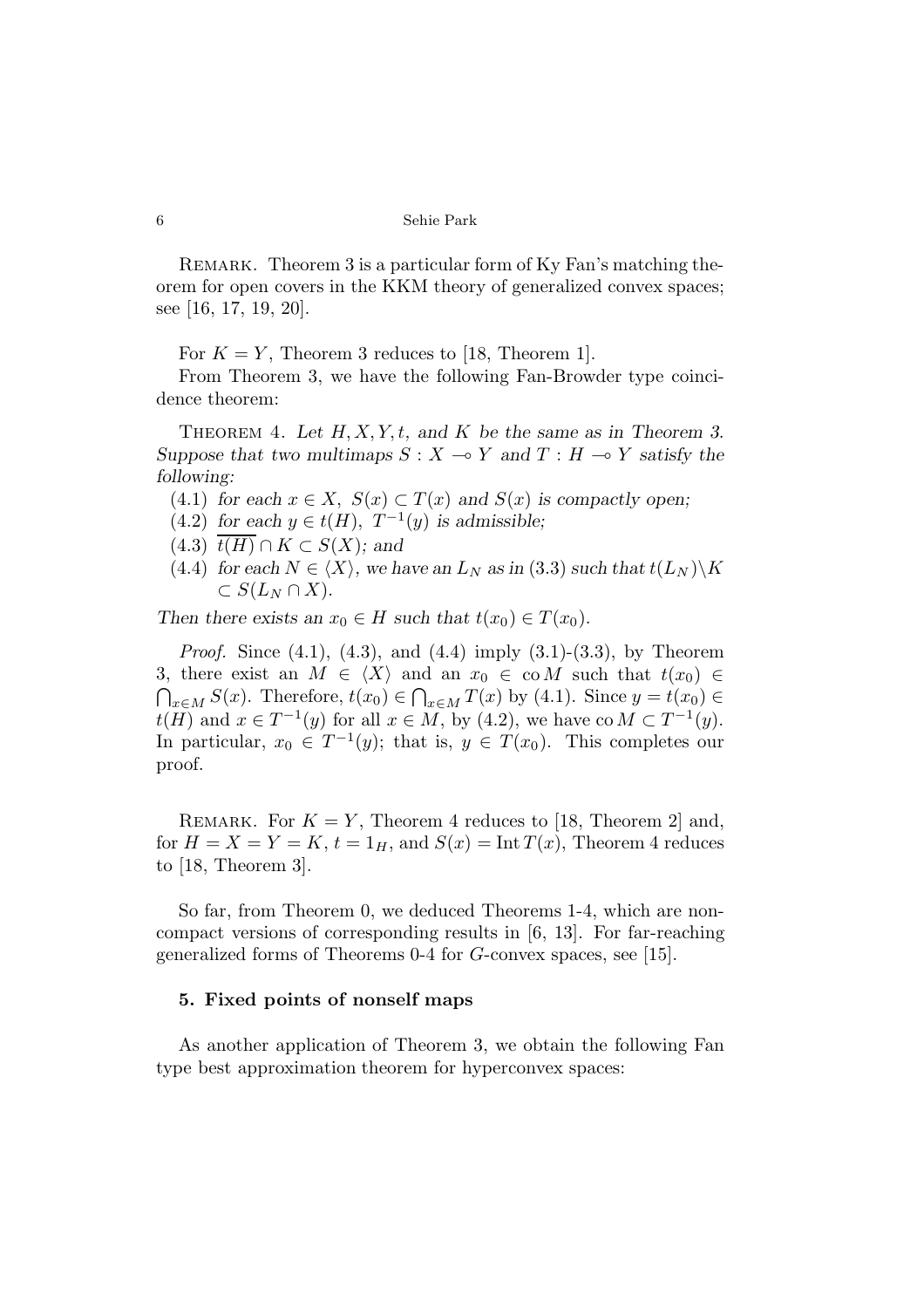THEOREM 5. Let *H* be a hyperconvex space,  $X \in \mathcal{A}(H)$ , and  $f \in$  $\mathbb{C}(X, H)$ . Suppose that there exists a nonempty compact subset K of *X* such that

(0) for each  $N \in \langle X \rangle$ , there exists a compact hyperconvex subset  $L_N \subset X$  containing N such that for each  $x \in L_N \backslash K$ ,  $d(y, f(x)) < d(x, f(x))$  holds for some  $y \in L_N$ .

Then either *f* has a fixed point  $x_0 \in K$ ; or there exists an  $x_0 \in$ *K ∩* Bd *X* such that

$$
0 < d(x_0, f(x_0)) \le d(y, f(x_0)) \quad \text{for all} \quad y \in X.
$$

*Proof.* Suppose that for each  $x \in K$ , there exists a  $y \in X$  such that

$$
d(x, f(x)) > d(y, f(x)).
$$

Define  $S: X \to X$  by

$$
S(x) := \{ y \in X : d(x, f(y)) < d(y, f(y)) \}
$$

for  $x \in X$ . Since f is continuous,  $S(x)$  is open in X. Moreover, for each  $x \in K$ , we have a  $y \in X$  such that  $x \in S(y)$ . Therefore, (3.1) and  $(3.2)$  are satisfied. Note that condition (0) satisfies  $(3.3)$  with  $t = 1_X$ . Therefore, by Theorem 3 with  $H = X = Y$  and  $t = 1_X$ , there exist an  $M \in \langle X \rangle$  and an  $x_* \in \text{co } M$  such that  $x_* \in \bigcap_{x \in M} S(x)$ ; that is,  $d(x_i, f(x_)) < d(x_*, f(x_*))$  for each  $x_i \in M := \{x_1, \ldots, x_n\} \in \langle X \rangle$ .

Let  $\varepsilon > 0$  such that  $d(x_i, f(x_0)) \leq d(x_*, f(x_0)) - \varepsilon$ . Then

$$
x_i \in B(f(x_*), d(x_*, f(x_*)) - \varepsilon).
$$

Since the closed ball is admissible and contains *M*, we have

$$
x_* \in \text{co } M \subset B(f(x_*), d(x_*, f(x_*)) - \varepsilon).
$$

This is a contradiction. Hence there exists an  $x_0 \in K$  such that  $f(x_0, f(x_0)) \leq d(y, f(x_0))$  for all  $y \in X$ .

Suppose that  $x_0 \in \text{Int } X$ . Then there exists an  $r > 0$  such that

$$
B(x_0, r) \subset X \text{ and } r < d(x_0, f(x_0)) \le d(y, f(x_0)) \text{ for all } y \in B(x_0, r).
$$

Then there is a  $y_0 \in B(x_0, r) \cap B(f(x_0), d(x_0, f(x_0)) - r)$  by the hyperconvexity of *H*. Hence,

 $d(y_0, f(x_0)) \leq d(x_0, f(x_0)) - r < d(x_0, f(x_0))$ 

which is a contradiction. Therefore,  $x_0 \in \text{Bd } X$ .

This completes our proof.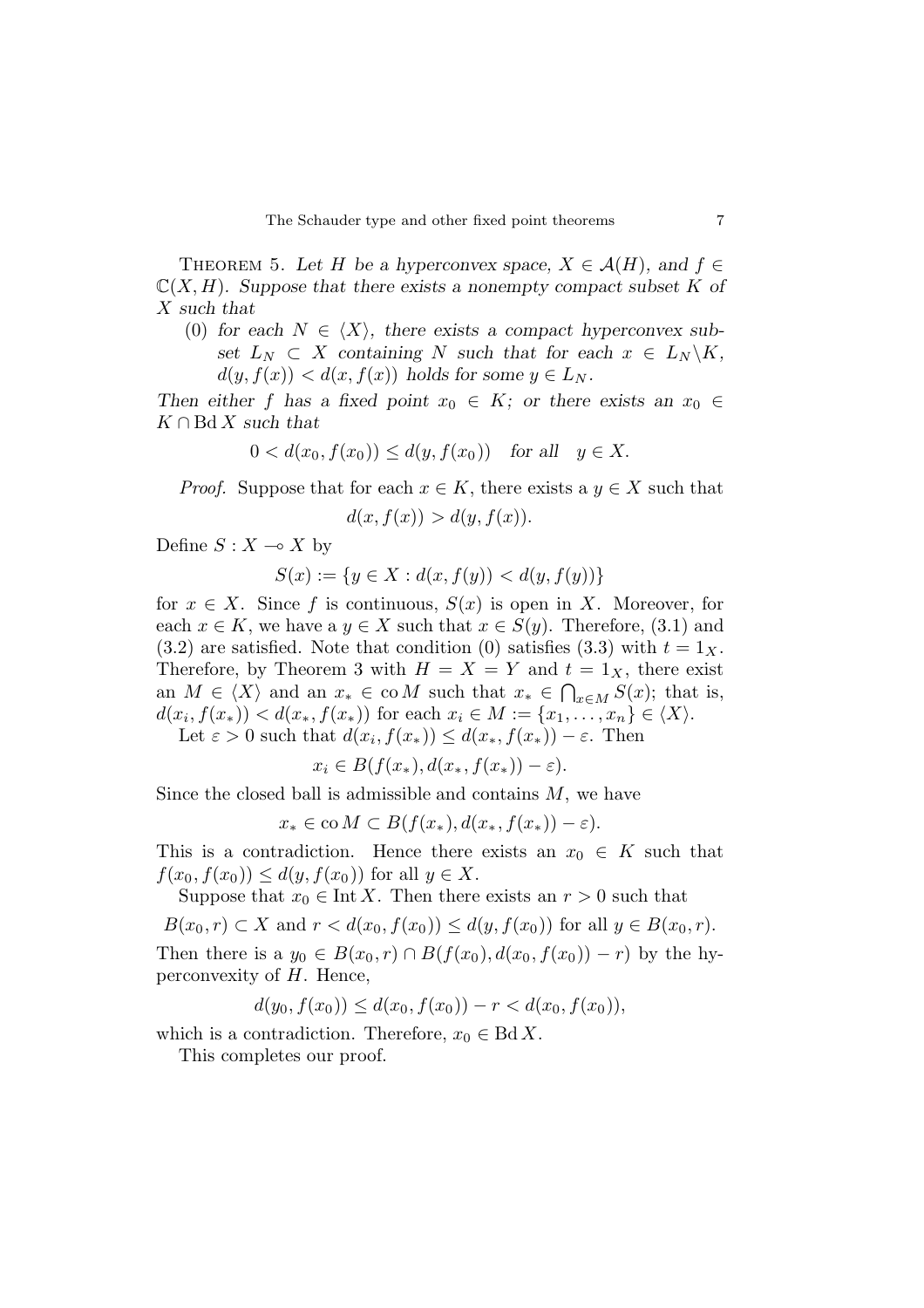REMARK. For  $X = K$ , condition (0) holds trivially and Theorem 5 reduces to Khamsi [11, Lemma].

From Theorem 5, we have the following fixed point theorem:

Theorem 6. Under the hypothesis of Theorem 5, *f* has a fixed point if one of the following conditions holds for all  $x \in K \cap B\Delta X$  such that  $x \neq f(x)$ :

(i) There exists a  $y \in X$  such that

$$
d(x, f(x)) > d(y, f(x)).
$$

(ii) There exists a  $\alpha \in (0,1)$  such that

$$
X \cap B(f(x), \alpha d(x, f(x)) \neq \emptyset.
$$

(iii)  $f(x) \in X$ .

*Proof.* (i) Suppose that *f* has no fixed point in *K*. Then by Theorem 5, there exists an  $x_0 \in K \cap \text{Bd } X$  such that

$$
0 < d(x_0, f(x_0)) \le d(y, f(x_0))
$$
 for all  $y \in X$ .

This contradicts condition (i).

(ii) For any  $x \in K \cap B \d X$  with  $x \neq f(x)$ , there exists a  $y \in X$  such that

$$
y \in X \cap B(f(x), \alpha d(x, f(x))).
$$

Then

$$
d(y, f(x)) \le \alpha d(x, f(x)) < d(x, f(x)).
$$

Therefore (ii) implies (i).

(iii) Clearly (iii) implies (i).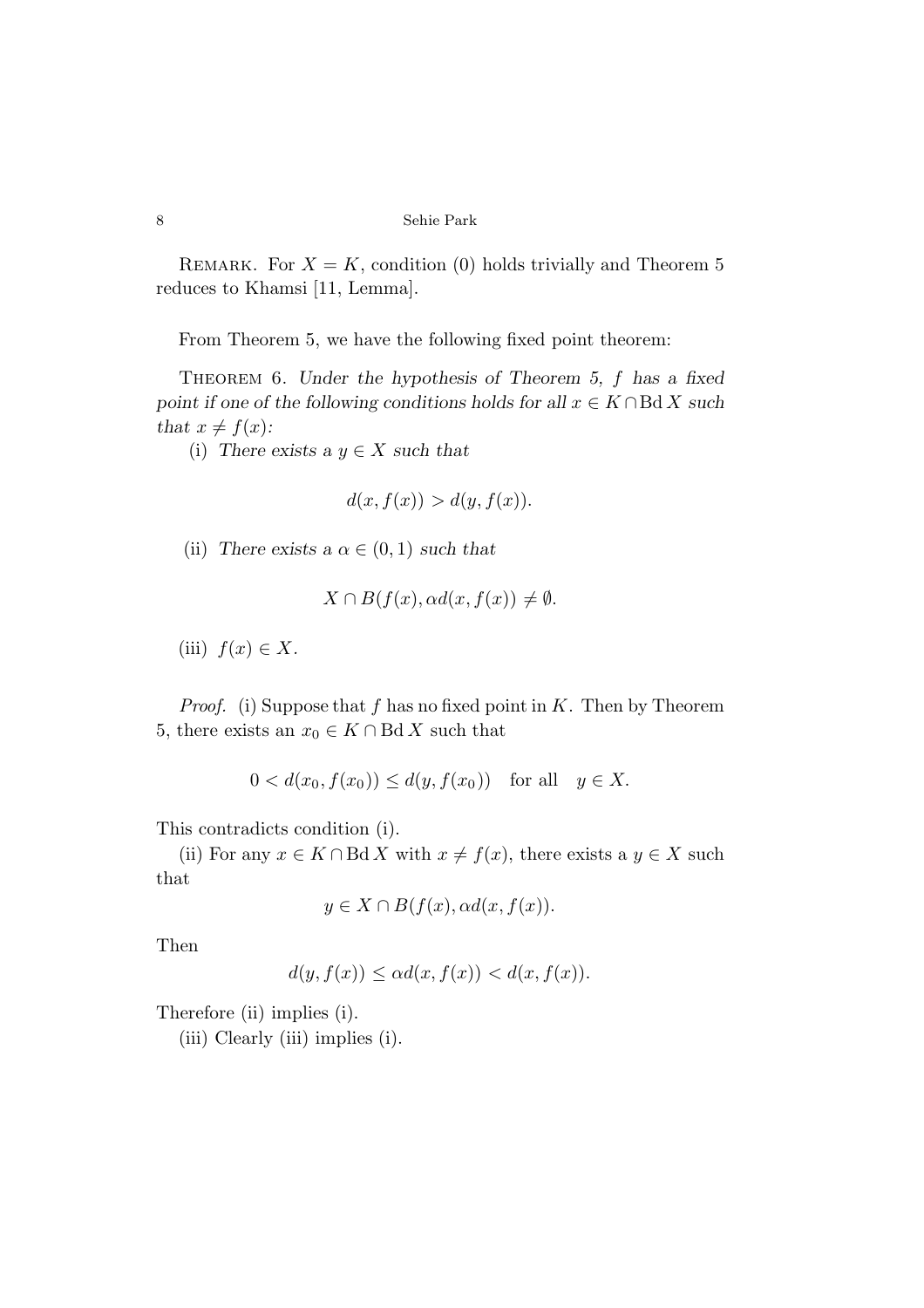REMARK. For  $X = K$ , Theorem 6 reduces to [18, Theorem 5] including Khamsi [11, Theorem 6] and Espinola-Garcia [3, Lemma 2]. Note that Theorem 6(iii) can be regarded as a far-reaching generalization of the Brouwer, Schauder, or Rothe type fixed point theorems for hyperconvex spaces.

## **6. The Schauder type fixed point theorem**

As another application of Theorem 4, we have the following fixed point result on compact maps:

LEMMA 2. Let *H* be a hyperconvex space,  $X \subset H$ ,  $K$  a nonempty compact subset of *H*, and  $t \in \mathbb{C}(H, K)$ . Suppose that, for each  $\delta > 0$ , there exist two multimaps  $S : X \to H$  and  $T : H \to H$  satisfying  $(4.1)-(4.3)$  of Theorem 4 and  $d(x, y) < \delta$  for all  $x \in H$  and  $y \in T(x)$ . Then *t* has a fixed point.

*Proof.* Note that  $t(H) \subset K$  implies condition (4.4) of Theorem 4. Then, by Theorem 4, for any  $\delta > 0$ , there exists an  $x_0 \in H$  such that  $t(x_0) \in T(x_0)$  and  $d(x_0,t(x_0)) < \delta$ . Therefore, for any  $\delta > 0$ , *t* has an *δ*-fixed point. Since  $t(H)$  ⊂ *K* is compact, *t* must have a fixed point.

From Lemma 2, we deduce the following Schauder fixed point theorem for compact maps defined on hyperconvex spaces:

THEOREM 7. Let *H* be a hyperconvex space and  $f \in \mathbb{C}(H, H)$ . If *f* is compact, then *f* has a fixed point.

*Proof.* For any  $\delta > 0$ , define two maps  $S, T : H \to H$  by

$$
S(x) = \{ y \in H : d(x, y) < \delta/2 \} \text{ and } T(x) = \{ y \in H : d(x, y) \le \delta/2 \}
$$

for  $x \in H$ . Let  $K = \overline{f(H)}$ . Then (4.1) holds clearly. For each  $y \in H$ ,  $T^-(y) = \{x \in H : d(x, y) \leq \delta/2\} = B(y, \delta/2)$  is admissible. Hence  $(4.2)$  holds. Clearly  $(4.3)$  and  $(4.4)$  are satisfied with  $t = f$ . Moreover,  $d(x, y) < \delta$  for all  $x \in H$  and  $y \in T(x)$ . Therefore, by Lemma 2, *f* has a fixed point.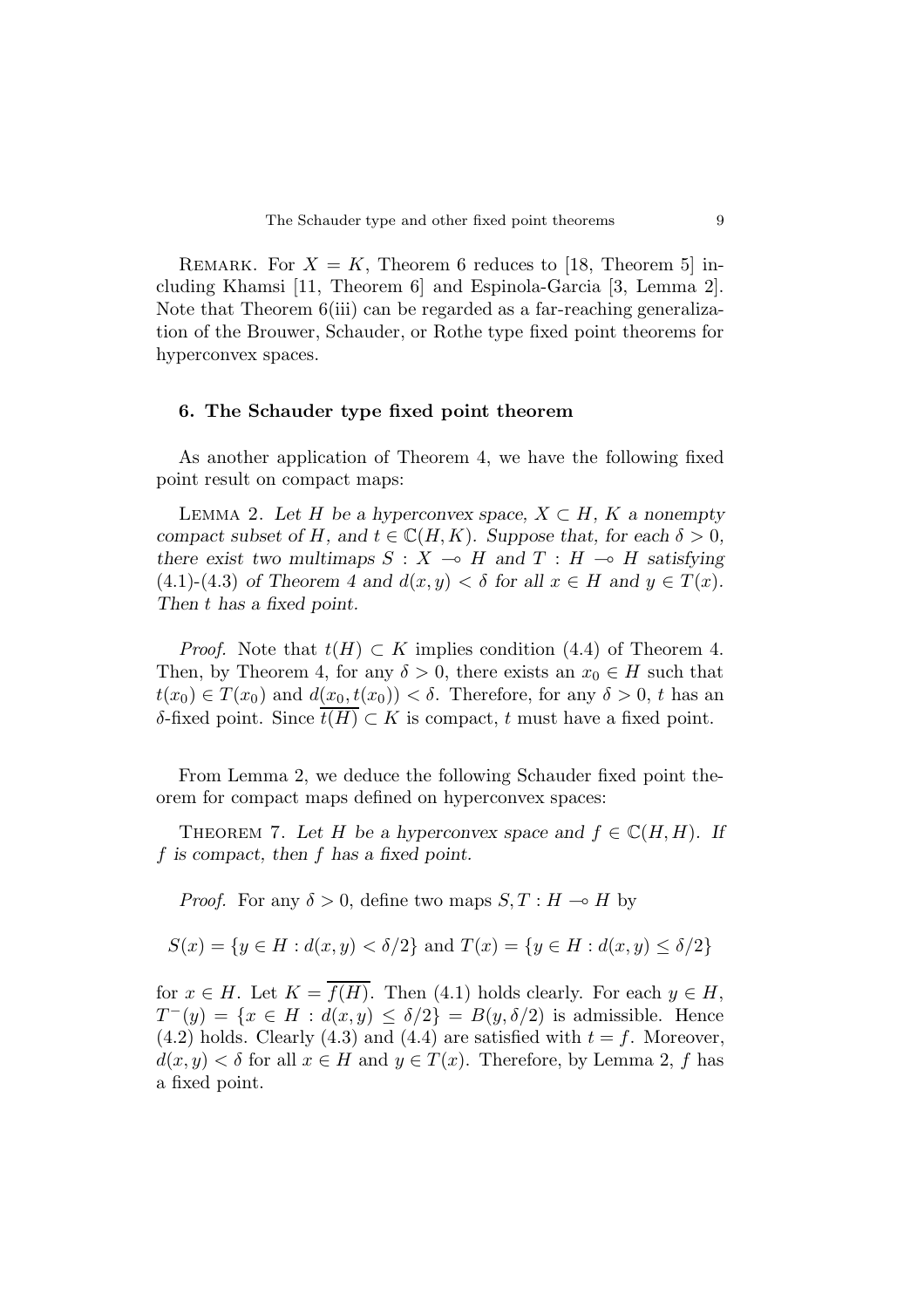Note that Theorem 7 can also be derived from Theorem 6(iii) as follows:

*Another Proof.* Since  $K = \overline{f(H)}$  is compact, by Lemma 1 or Isbell [9, Proposition 2.11], there is a compact hyperconvex subset *X* of *H* containing *K* such that *X* is isometric to  $\epsilon K$ . Then, by Theorem 6(iii) with  $X = K$ ,  $f|_X \in \mathbb{C}(X,X)$  has a fixed point.

Remark. For the case *H* is bounded, Espinola-Garcia [3, Theorem] obtained a generalization of Theorem 7 for a *µ*-condensing map *f*.

Finally, we have a result closely related to Theorem 7:

THEOREM 8. Let *H* be a hyperconvex space and  $f \in \mathbb{C}(H, H)$  compact. Let *H'* be a compact hyperconvex subset of *H* containing  $\overline{f(H)}$ such taht *H*<sup> $\prime$ </sup> is isometric to  $\varepsilon(f(H))$ . Let *T* be the class of nonempty admissible subsets of *H'* endowed with the Hausdorff metric. Define a  $\overline{f} : \mathcal{T} \to \mathcal{T}$  by setting

$$
\overline{f}(X) = \text{co } f(X)
$$
 for  $X \in \mathcal{T}$ .

Set  $D_0 = H'$ , let  $D_n = \overline{f}(D_{n-1}) = \overline{f}^n(H')$ , and suppose  $D = \bigcap_{n=0}^{\infty} D_n$ . Then  $\overline{f}(D) = D$ , and  $D = \lim_{n \to \infty} D_n$ , where the limit is taken relative to the Hausdorff metric on  $\mathcal{T}$ . In particular, if  $f(x) = x$  then *x ∈ D*.

REMARK. The existence of  $H'$  is a consequence of Lemma 1. Kirk [14, Theorem 1] obtained Theorem 8 for the case *H* itself is compact, from which Theorem 8 clearly follows.

Note that our Schauder Theorem 7 provides the nonempty fixed point set of a compact map  $f \in \mathbb{C}(H, H)$  and Theorem 8 its approximate location.

Kirk [14] also noted that Theorem 8 can be thought of as an abstract formulation of a well known fact in interval analysis.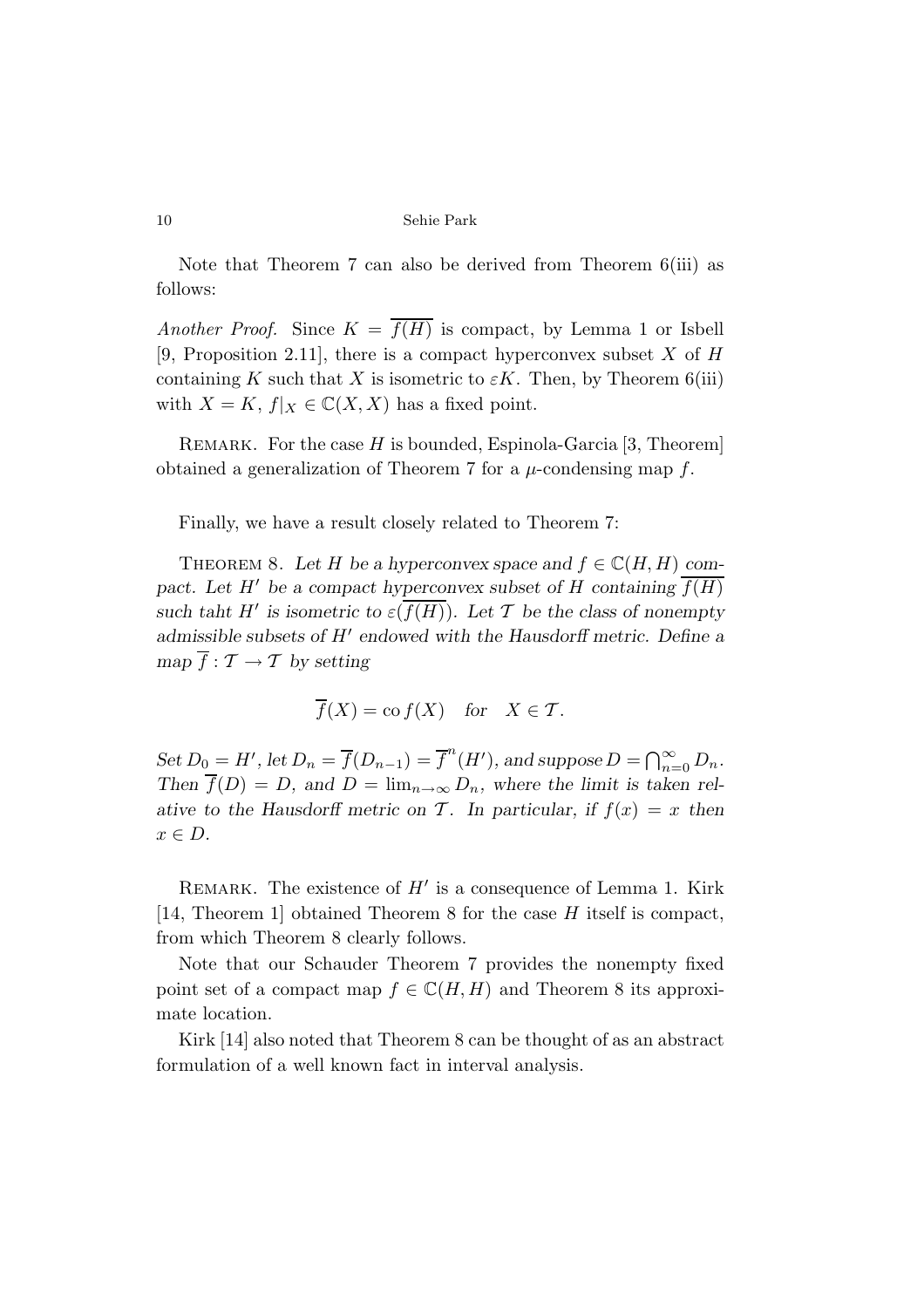#### **References**

- 1. N. Aronszajn and P. Panitchpakdi, Extensions of uniformly continuous transformations and hyperconvex metric spaces, Pacific J. Math. **6** (1956), 405–439.
- 2. J. B. Baillon, Nonexpansive mappings and hyperconvex spaces, Contemp. Math. **72** (1988), 11–19.
- 3. R. Espinola-Garcia, Darbo-Sadovski's theorem in hyperconvex metric spaces, Rend. Circolo Mat. Palermo, Serie II, Supp. **40** (1996), 129–137.
- 4. C. D. Horvath, Points fixes et coincidences dans les espaces topologiques compacts contractiles, C. R. Acad. Sci. Paris **299** (1984), 519–521.
- 5. Some results on multivalued mappings and inequalities without convexity, in "Nonlinear Analysis and Convex Analysis" (B. L. Lin and S. Simons, Eds.), Dekker, New York, 1987, pp.99–106.
- 6.  $\frac{1}{\sqrt{1-\frac{1}{\sqrt{1-\frac{1}{\sqrt{1-\frac{1}{\sqrt{1-\frac{1}{\sqrt{1-\frac{1}{\sqrt{1-\frac{1}{\sqrt{1-\frac{1}{\sqrt{1-\frac{1}{\sqrt{1-\frac{1}{\sqrt{1-\frac{1}{\sqrt{1-\frac{1}{\sqrt{1-\frac{1}{\sqrt{1-\frac{1}{\sqrt{1-\frac{1}{\sqrt{1-\frac{1}{\sqrt{1-\frac{1}{\sqrt{1-\frac{1}{\sqrt{1-\frac{1}{\sqrt{1-\frac{1}{\sqrt{1-\frac{1}{\sqrt{1-\frac{1}{\sqrt{1-\frac{1}{\sqrt{1-\frac{1}{\sqrt{1-\frac$ Analyse Convexe (A. Granas), Sém. Math. Sup. **110**, Press. Univ. Montréal, 1990, pp.81–99.
- 7. \_\_\_\_\_\_, *Contractibility* and generalized convexity, J. Math. Anal. Appl. **156** (1991), 341–357.
- 8. S. Extension and selection theorems in topological spaces with a generalized convexity structure, Annal. Fac. Sci. Toulouse **2** (1993), 253–269.
- 9. J. R. Isbell, Six theorems about injective metric spaces, Comment. Math. Helvetici **39** (1964), 439–447.
- 10. E. Jawhari, D. Misane, and M. Pouzet, Retracts: graphs and ordered sets from the metric point of view, Contemp. Math. **57** (1986), 175–226.
- 11. M. A. Khamsi, KKM and Ky Fan theorems in hyperconvex metric spaces, J. Math. Anal. Appl. **204** (1996), 298–306.
- 12. M. A. Khamsi, M. Lin, and R. C. Sine, On the fixed points of commuting nonexpansive maps in hyperconvex spaces, J. Math. Anal. Appl. **168** (1992), 372–380.
- 13. M. A. Khamsi and S. Reich, Nonexpansive mappings and semigroups in hyperconvex spaces, Math. Japonica **35** (1990), 467–471.
- 14. W. A. Kirk, Continuous mappings in compact hyperconvex metric spaces, Numer. Funct. Anal. Optimiz. **17** (1996), 599–603.
- 15. M. Lin and R. C. Sine, Retractions on the fixed point set of semigroups of nonexpansive maps in hyperconvex spaces, Nonlinear Anal. TMA **15** (1990), 943–954.
- 16. S. Park, Generalizations of Ky Fan's matching theorems and their applications, J. Math. Anal. Appl. **141** (1989), 164–176.
- 17. Soundations of the KKM theory via coincidences of composities of upper semicontinuous maps, J. Korean Math. Soc. **31** (1994), 493–519.
- 18. \_\_\_\_\_, Fixed point theorems in hyperconvex metric spaces, Nonlinear Anal. TMA, to appear.
- 19. S. Park and H. Kim, Coincidence theorems of admissible maps on generalized convex spaces, J. Math. Anal. Appl. **197** (1996), 173–187.